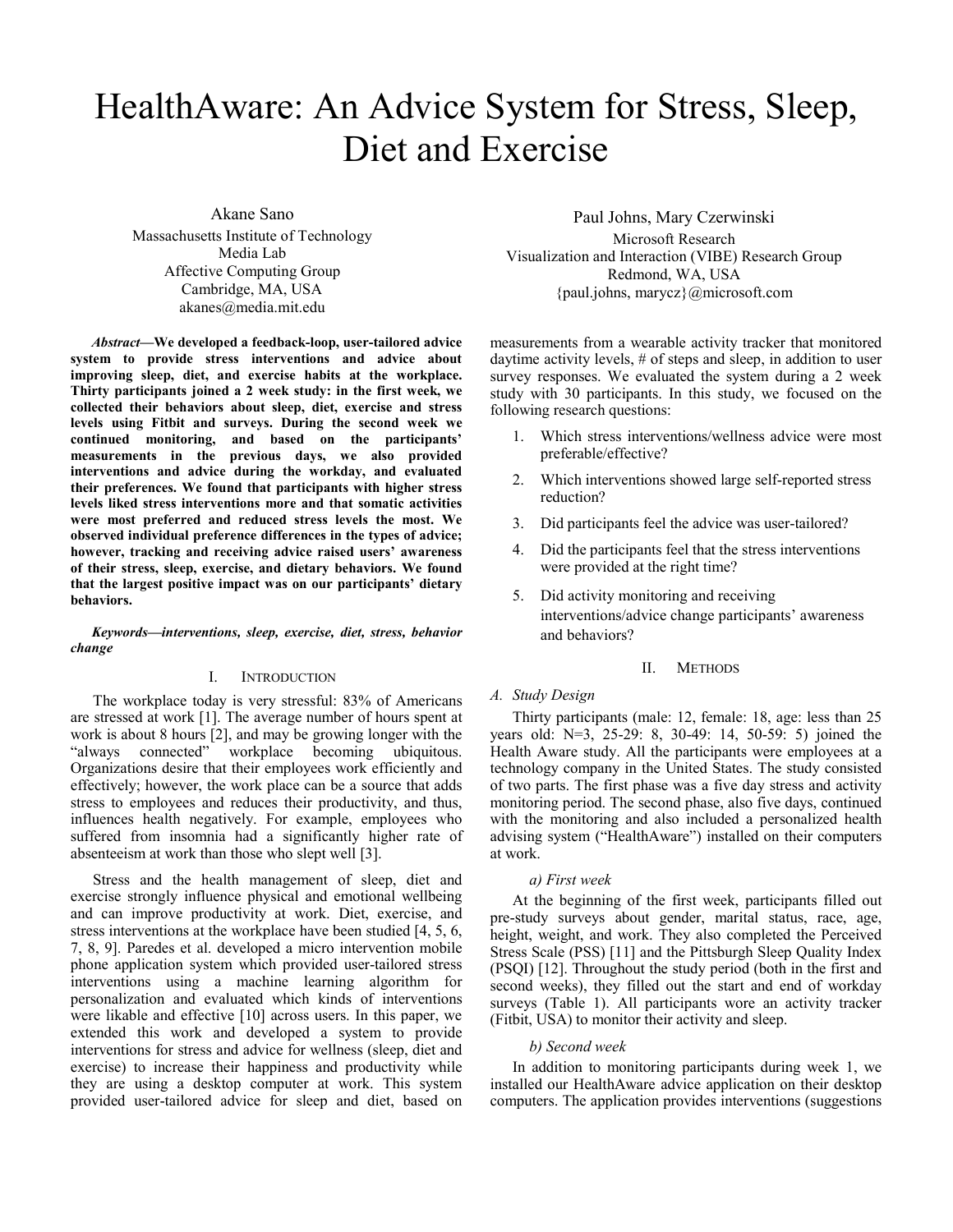and recommendation) for stress (Table 3), and advice for sleep, diet and exercise (Table 4).

TABLE I. START AND END OF WORKDAY SURVEYS

| The start of workday survey                                                                                                                                                                                                                                                                                                                                                                                                          | The end of workday survey                                                                                                                                                                                                                                                                                |  |  |
|--------------------------------------------------------------------------------------------------------------------------------------------------------------------------------------------------------------------------------------------------------------------------------------------------------------------------------------------------------------------------------------------------------------------------------------|----------------------------------------------------------------------------------------------------------------------------------------------------------------------------------------------------------------------------------------------------------------------------------------------------------|--|--|
| Mood (Positive and negative affect)<br>scales (PANAS) [13]), bed time,<br>sleep latency, sleep medication<br>intake, wake time, last food time,<br>sleep duration, $#$ of wake up,<br>subjective sleep quality, restfulness<br>upon wakening, issues that<br>interfere with sleep, alcohol intake,<br>exercise duration, breakfast<br>contents, amount and balance of<br>breakfast, dinner contents, amount<br>and balance of dinner | Mood (PANAS), sleepiness,<br>anything significant<br>that<br>affected mood or stress,<br>productivity ratings, # of phone<br>calls, video massages and texts,<br>lunch contents, amount and<br>balance of lunch, high in<br>processed and refined sugar or<br>starch, caffeinated beverages<br>and water |  |  |

## *B. Desktop Software & Intervention Design*

 Figure 1 shows the screen example of our desktop application. Every 4 hours the software uploaded the participants' latest Fitbit data to our server. The participant also accessed the start and end of workday surveys from the application.



Fig. 1. Desktop application screen example

## *Stress Interventions:*

 Stress interventions were designed based on previous work [10]. We increased the number of interventions to avoid boredom and grouped commonly used stress management methods into 4 categories (positive psychology, cognitive behavioral, meta-cognitive and somatic practices) and subdivided each category into "individual" (activities that people can perform alone) and "social" (activities that people do with others) interventions (Table 3). On each day in week 2, the first stress intervention window popped up between 30 and 60 minutes after the first computer activity of the day. After that, the stress interventions, chosen randomly from those that had not yet been provided to the participant, were popped up at a randomly chosen time between 90 and 150 minutes after the previous intervention. Participants were first asked if this was good timing to receive a stress intervention using a 7-point Likert scale (1: Extremely Bad - 7: Extremely Good). If they said "good timing", they were then asked to rate their stress level (1: Not stressed at all-7: Extremely stressed). They were then provided with stress intervention (Figure 2) and asked to evaluate how much they liked the advice, whether they found it effective or not, and then selfrated their stress level again*.* 

## *Sleep, Diet and Exercise Advice:*

 Sleep, diet and exercise advice was developed based on [14, 15, 16]. We prepared 15 pieces of advice for each category (Table 4). To provide user-tailored sleep and diet advice, we computed scores for each possible intervention/advice based on analysis of the participants' unique Fitbit measurements (sleep duration, quality, bed time, wake time, sleep latency, # of awakenings and # of steps) and survey responses from the previous five days. The scores  $(0-1)$ were computed as follows. For example, about meal balance, Score\_MealBalance\_{Breakfast, Lunch, Dinner}

 $= (4-X)/3$  if  $X \ge 4$  then 0X: answer in the start or end of workday surveys

(1: Not at all balanced – 7: Very balanced)

Score\_MealBalance\_Day

=1/3\*(Score\_MealBalance\_Breakfast+Score\_MealBalance\_Lunch + Score\_MealBalance\_Dinner)

Score\_MealBalance\_Past5day

=Average of Score\_MealBalance\_Day in the past 5 days

Similarly for sleep, a score was developed as follows:

if(MinutesToFallAsleepFromFitBit> 15) Score\_SleepOnset=1

if(SleepEfficiencyFromFitBit< 95) Score\_SubjectiveSleepQuality=1

if(ObjectiveSleepQuality < 4) Score\_ObjectiveSleepQuality=1

Score\_Sleep\_Day=(Score\_SleepOnset + Score\_ObjectiveSleep Quality + Score\_SubjectiveSleepQuality)/3

Score\_Sleep\_Past5day=Average of Score\_Sleep\_Day in the past 5 days

 If they had poor behaviors in each category, then the score in the category gets higher. Each intervention within the category applied the different metrics above in its own algorithm to determine the score for that specific intervention/advice. The HealthAware system delivered interventions with the highest scores that had not previously been provided to the participants. In week 2, the system provided three interventions per session and three sessions per day (morning, afternoon and evening) (Figure 3). After they saw each intervention, the system asked if they liked that specific exercise/sleep/diet advice and if the participant found it to be effective.



Fig. 2. Sample screen for stress intervention

| Sleep                                                   |  |  |
|---------------------------------------------------------|--|--|
|                                                         |  |  |
|                                                         |  |  |
|                                                         |  |  |
|                                                         |  |  |
| Avoid taking sleeping pills unless you absolutely must. |  |  |
| Sleeping pills are habit-forming.                       |  |  |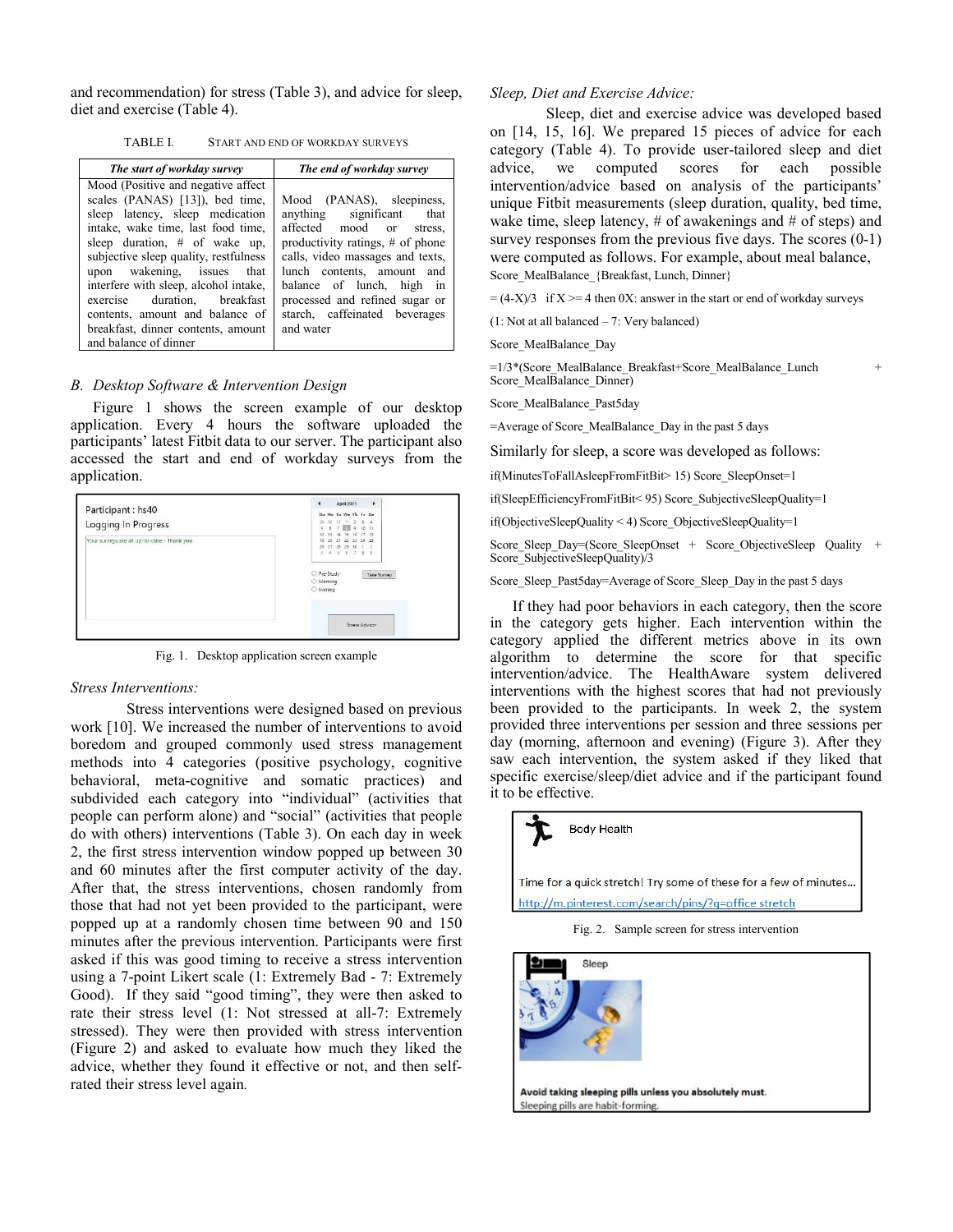

Fig. 3. Sample screens for sleep, diet and exercise advice

#### III. RESULTS

## *A. Participants Profile*

 We summarized participants' behaviors from pre-study surveys. 23% of the participants exercised less than one time per week. 63% of the participants slept more than seven hours per night; however only 27% of the participants had good sleep quality (PSQI  $\le$  5). Self-reported stress levels at work (mean: 4.3) were significantly higher than stress levels in personal life (average=3.5) (1: Little or no stress, 7: Extremely high stress)  $(t(58)=2.3,$  two-tailed,  $p < 0.05$ ).

## *B. First week*

We summarized participants' sleep, diet and exercise behaviors based on their survey responses and Fitbit measurements (Table 2). For dietary habits, participants missed breakfast more frequently and had more unbalanced food than lunch and dinner. As shown in Figure 4, at the end of the first week, more than 50 % of the participants became more aware of their stress, sleep, diet and exercise through tracking their behaviors and filling out the surveys. Sleep was the behavior most participants became more aware of (76%), followed by diet  $(68\%)$ , exercise  $(59\%)$  and stress  $(53\%)$ .

## *C. Intervention Preference and Effectiveness*

#### *Which interventions are preferable and effective?*

 Across all interventions and advice, we observed large individual differences. We marked the top three most liked and effective advice hints for sleep, diet and exercise (Table 4). We also analyzed the relationship between participants' scores (good/poor behavior levels) and preference/effectiveness. We found that people with poorer behaviors for sleep onset, objective and subjective quality preferred advice about bedroom environment, de-stress and soothing pre-bedtime more (correlation analysis,  $r=0.59$ , 0.57,  $p < 0.05$ ) and found them to be more effective ( $r=0.70, 0.61, p < 0.05$ ).

 For stress interventions, somatic individual and social interventions were rated as the most preferred (50 and 52%, respectively) and effective (36 and 37%, respectively) of all; however the percentage of users who rated them as effective was much lower than that of those who liked them (Figure 5). On the other hand, the least likable and least effective interventions were social positive psychology and social metacognitive interventions.

| <b>Sleep</b>                                                                     |  |  |  |  |
|----------------------------------------------------------------------------------|--|--|--|--|
| Duration: $7.1 \pm 1.3$ hours (mean $\pm$ SD), Bed Time: $23:10 \pm 1:00$        |  |  |  |  |
| Last electronics usage: $22:48 \pm 1:25$ , Subjective sleep quality: 4.4         |  |  |  |  |
| $\pm 1.0$ (1: extremely poor, 7: extremely good), Objective sleep quality.       |  |  |  |  |
| $94.8 \pm 4.4$ , Tiredness in the morning: $3.9 \pm 1.0$ (1: extremely tired, 7: |  |  |  |  |
| extremely rested). Sleepiness of each day: $2.1 \pm 0.8$ (1: not sleepy at       |  |  |  |  |
| all, 7: extremely sleepy), Sleep latency: $23.7 \pm 35.4$ mins                   |  |  |  |  |
| <b>Diet</b>                                                                      |  |  |  |  |
| Missed meals: $16.1\%$ (breakfast), $4.7\%$ (lunch), $2.5\%$ (dinner)            |  |  |  |  |
| Amount of food: 1.9 (breakfast), 2.1 (lunch and dinner) (1: too little           |  |  |  |  |
| food, 2: about right, 3:too much)                                                |  |  |  |  |
| Unbalanced food: 61% (breakfast), 38% (lunch), 48% (dinner)                      |  |  |  |  |
| Last food: $21:58 \pm 1:21$                                                      |  |  |  |  |
| <b>Exercise</b>                                                                  |  |  |  |  |
| Daily steps: $7589 \pm 2204$ , Sedentary minutes: $807 \pm 99$ mins              |  |  |  |  |
| Lightly active minutes: $114 \pm 52$ mins, Fairly active minutes: $73\pm27$      |  |  |  |  |
| mins, Very active minutes: $22 \pm 16$ mins                                      |  |  |  |  |



#### *D. Stress Profile vs Preference:*

 Participants with higher PSS scores (stress scores measured in the pre-study survey) showed higher preference scores for stress interventions (statistically significant  $p \le 0.05$ ). In other words, participants were experienced higher levels of stress did like getting the stress interventions.

#### *E. Stress Reduction*

 Somatic social intervention showed the largest percentage of stress reduction, the difference between pre- and post- selfreported stress levels, followed by a somatic individual intervention (Figure 6).

#### *F. Personalization*

About 31 or 46% of the participants rated the sleep and diet advice as user-tailored, which is what we were striving toward with our design.

## *G. Timings for stress interventions*

51 % of the first pop-up windows for stress interventions were rated as bad timing (Extremely/very/slightly bad timing) and 32% was rated as good timings.

#### *H. Behavior or awareness change*

 For non-stress advice, participants found diet advice as the most helpful and sleep advice the least helpful (Fig.7 top).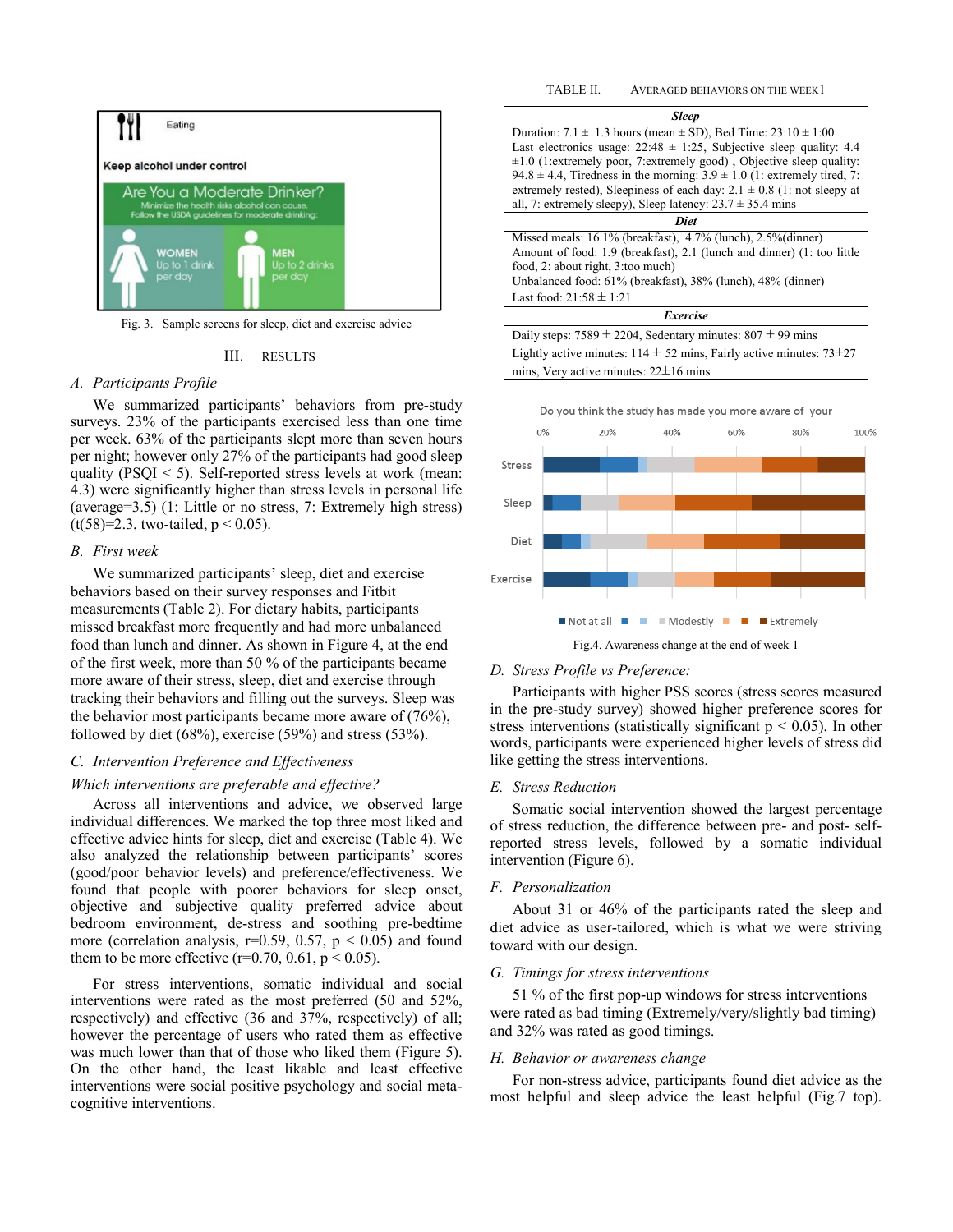Overall, more than 50% of participants felt it was helpful to be made more aware of their stress levels (50%), thought sleep advice was useful (58%), thought diet advice was useful (73%) and a large number of participants thought that exercise advice was useful (69%) (Fig.7 bottom). Participants reported that they exhibited more behavior changes around diet than for sleep (Figure 8). Importantly, about 40% of the participants ate more balanced meals and more vegetables during our study. About 20% of the participants reported avoided eating right before sleep because of our recommendations.

# IV. DISCUSSIONS

Our results show that sleep habits are hard to change in users' well-formed behaviors. Sleep tracking with Fitbit and surveys definitely increased participants' awareness of their sleep; however, they found sleep advice was the least helpful and least influenced their sleep decisions. Our findings could lead to a further possible study on how we can improve actual sleep, in addition to increasing awareness. Combining checking what kind of problems each participant had and monitoring their daily sleep behaviors and the environmental context in addition to providing more user-tailored advice could improve the sleep choices participants might make. We have some more work to do to customize personalization even further. We believe that machine learning algorithms could go a long way here to better target activities to recommend to users to get a better grip on these health behaviors. With this 2 week study, it was difficult to evaluate how exactly the participants did or did not change their behaviors. As a next step, running a long-term study with a control group who only tracks their behaviors and a group who both tracks and receives interventions/advice will tell us more about how much a recommender system assists with behavioral change. In addition, our results showed that stressed people preferred stress interventions more than non-stressed individuals and half of the randomly provided stress interventions were provided at bad times (e.g. when typing continuously) . Designing a system to provide just in time stress relief advice, possibly using sensors like EDA (electrodermal activity) or HRV (heart rate variability) in addition to video and/or audio and computer usage monitoring could be the next step to explore for better personalization via machine learning.

#### V. CONCLUSION

We developed a feedback-loop, user-tailored advice system, HealthAware to promote stress, sleep, diet and exercise management which influences physical and emotional health at workplace. We ran a 2 week study with 30 individuals to evaluate the preference and effectiveness of automated advice and to observe how the system changes their behaviors and awareness. Participants found somatic (body exercise, breathing and stretching) advice as most preferred and effective for stress reduction and stressed participants preferred stress intervention more. Diet and exercise advice was more helpful than sleep advice and increased their awareness for opportunities for behavioral change.



Fig.5. Likeness and Effectiveness in Stress Interventions





Fig.6. Stress Reduction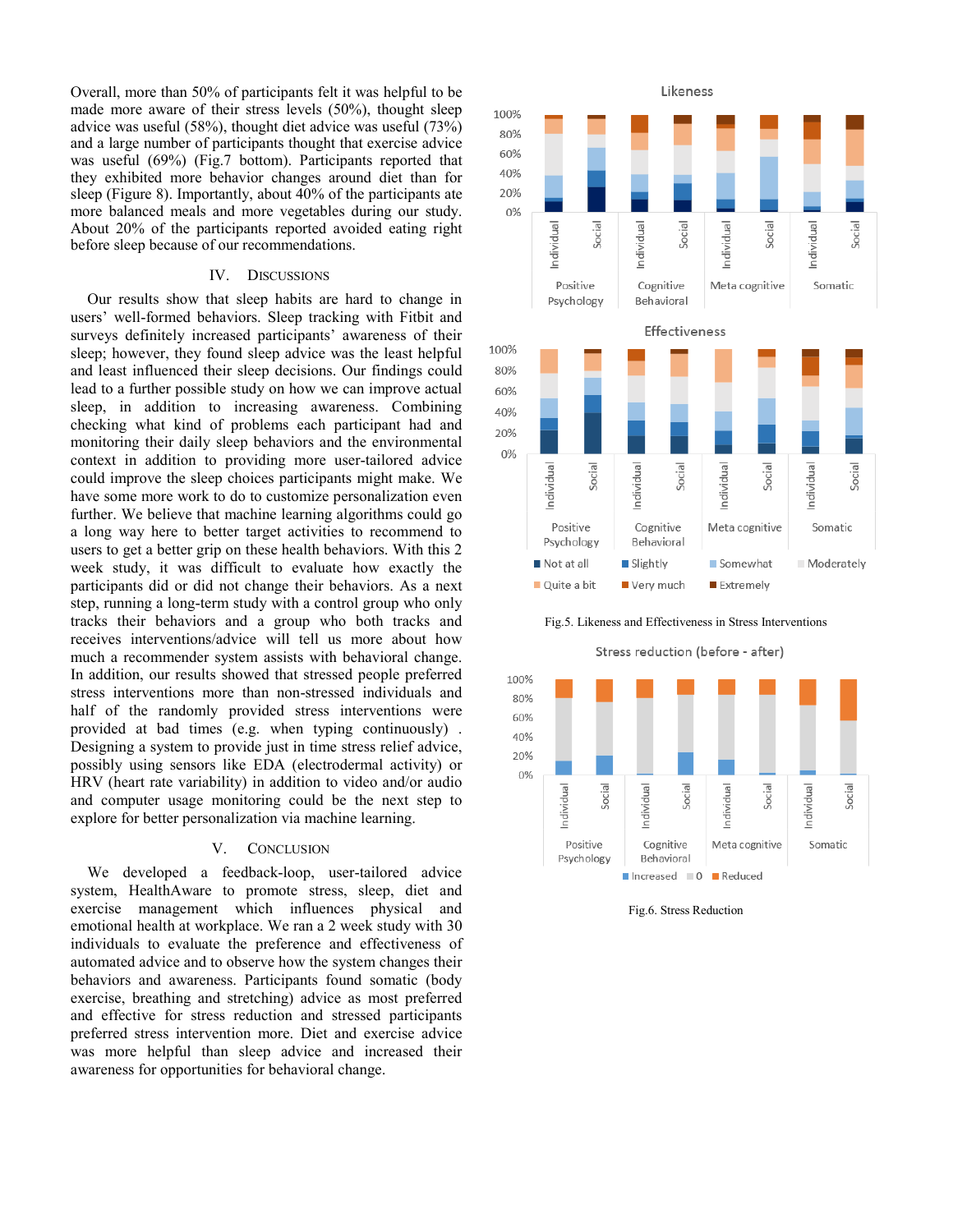

Do you think the advice you got during the second phase of the study was helpful?



Fig.7. Evaluation of the system

How much you changed your behaviors about your sleep during the second phase of the study



How much you changed your behaviors about your diet during the second phase of the study



Not at all **Notified Area** Moderately **Notified By Extremely** 

Fig.8. Behavior changes in sleep and diet

#### **REFERENCES**

- [1] Everest College's 2013 Work Stress Survey
- [2] Bureau of Labor Statistics, U.S. Department of Labor, *The Economics Daily*, Time spent working in 2012 on the Internet athttp://www.bls.gov/opub/ted/2013/ted\_20130716.htm
- [3] V. Godet-Cayré, N. Pelletier-Fleury, M. Le Vaillant, J. Dinet, M.-A. Massuel, and D. Léger, "Insomnia and absenteeism at work. Who pays the cost?," *Sleep*, vol. 29, no. 2, pp. 179–184, 2006.
- R. K. Dishman, B. Oldenburg, H. O'Neal, and R. J. Shephard, "Worksite physical activity interventions.," *Am. J. Prev. Med.*, vol. 15, no. 4, pp. 344–361, 1998.
- [5] M. Duncan, C. Vandelanotte, G. S. Kolt, R. R. Rosenkranz, C. M. Caperchione, E. S. George, H. Ding, C. Hooker, M. Karunanithi, A. J. Maeder, M. Noakes, R. Tague, P. Taylor, P. Viljoen, and W. K. Mummery, "Effectiveness of a web- and mobile phone-based intervention to promote physical activity and healthy eating in middleaged males: randomized controlled trial of the ManUp study.," *J. Med. Internet Res.*, vol. 16, no. 6, p. e136, 2014.
- L Bergerman, P Corabian, and C Harstall. Effectiveness of organizational interventions for the prevention of stress in the workplace. Edmonton, Alberta: Institute of Health Economics (IHE). 2009
- [7] E. Heber, D. D. Ebert, D. Lehr, S. Nobis, M. Berking, and H. Riper, "Efficacy and cost-effectiveness of a web-based and mobile stressmanagement intervention for employees: design of a randomized controlled trial.," *BMC Public Health*, vol. 13, p. 655, 2013.
- [8] E. Mattila, A. L. Orsama, A. Ahtinen, L. Hopsu, T. Leino, and I. Korhonen, "Personal health technologies in employee health promotion: Usage activity, usefulness, and health-related outcomes in a 1-year randomized controlled trial," *J. Med. Internet Res.*, vol. 15, no. 7, 2013.
- [9] C. Ni Mhurchu, L. M. Aston, and S. A. Jebb, "Effects of worksite health promotion interventions on employee diets: a systematic review.," *BMC Public Health*, vol. 10, p. 62, 2010.
- [10] P. Paredes, R. Gilad-Bachrach, M. Czerwinski, A. Roseway, K. Rowan, and J. Hernandez, "PopTherapy: Coping with Stress through Pop-Culture," in *Pervasive Health '14*, 2014.
- [11] S. Cohen, T. Kamarck, and R. Mermelstein, "A global measure of perceived stress.," *J. Health Soc. Behav.*, vol. 24, no. 4, pp. 385–96, Dec. 1983.
- [12] D. J. Buysse, C. F. Reynolds, T. H. Monk, S. R. Berman, and D. J. Kupfer, "The Pittsburgh Sleep Quality Index: a new instrument for psychiatric practice and research.," *Psychiatry Res.*, vol. 28, no. 2, pp. 193–213, May 1989.
- [13] D. Watson, L. A. Clark, and A. Tellegen, "Development and validation of brief measures of positive and negative affect: the PANAS scales.," *J. Pers. Soc. Psychol.*, vol. 54, no. 6, pp. 1063–1070, 1988.
- [14] Twelve Simple Tips to Improve Your Sleep http://healthysleep.med.harvard.edu/healthy/getting/overcoming/tips
- [15] Promoting Physical Activity: A Guide for Community Action*,*  USDHHS, 1999.
- [16] 12 for 2012: Twelve tips for healthier eating http://www.health.harvard.edu/healthy-eating/12-for-2012-twelve-tipsfor-healthier-eating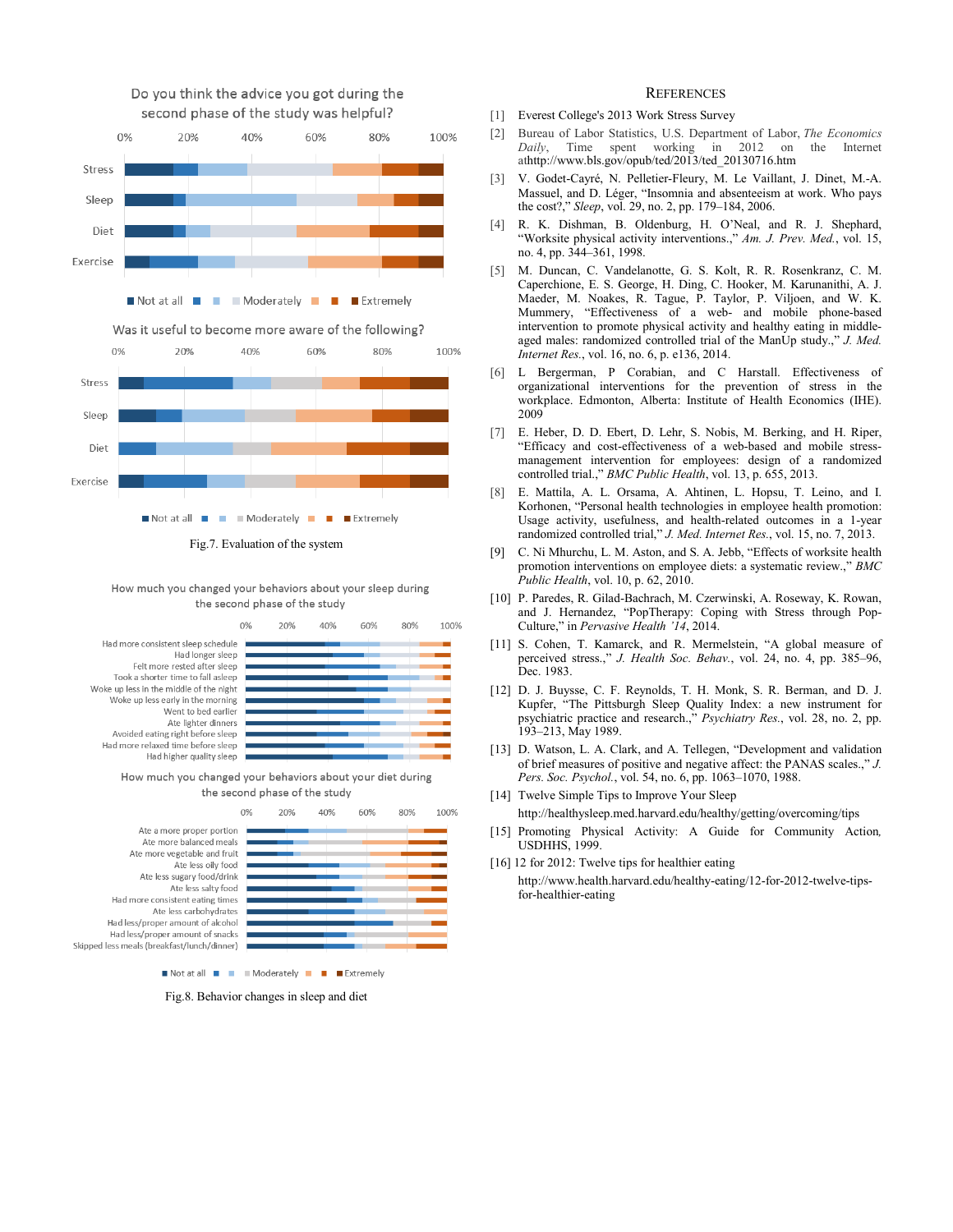# TABLE III. STRESS INTERVENTIONS

| <b>Categories</b>              | <b>Therapy Techniques</b>                                                                                               | <b>Group Icons and Names</b> | <b>Examples</b>                                                                                                                                             |  |  |
|--------------------------------|-------------------------------------------------------------------------------------------------------------------------|------------------------------|-------------------------------------------------------------------------------------------------------------------------------------------------------------|--|--|
| Positive<br>Psychology         | Three good things<br>Best future self<br>Thank you letter                                                               | Food for the Soul            | Use a random generator from 1 to your<br>current age and try to remember a good<br>simple memory when you were that age<br>http://www.random.org/           |  |  |
|                                | Act of kindness<br>Strengths<br>Affirm values                                                                           | Social Souls                 | Make someone feel good!<br>www.facebook.com                                                                                                                 |  |  |
| Cognitive<br><b>Behavioral</b> | Cognitive regraming<br>Problem solving therapy<br>Cognitive Behavioral Therapy<br>Interpersonal Skills<br>Visualization | Master Mind                  | If you can achieve something in the next<br>month, what would it be?<br>http://www.shrib.com                                                                |  |  |
|                                |                                                                                                                         | Mind Meld                    | Think about a hard situation a friend/family<br>is going through, and find some alternative<br>solutions online. Send it to them<br>http://www.wikihow.com/ |  |  |
| Meta<br>cognitive              | Dialectic Behavioral Therapy<br>Acceptance and Commitment<br>Therapy<br>Mindfulness<br><b>Emotional Regulation</b>      | Wise Heart                   | Look at cute things :)<br>http://cuteoverload.com/                                                                                                          |  |  |
|                                |                                                                                                                         | <b>Better</b><br>Together    | Share one of these with friends after<br>viewing it:<br>http://www.inspirationalstories.eu/                                                                 |  |  |
| Somatic                        | Relaxation<br>Sleep<br>Execise<br><b>Breathing</b><br>Laughter                                                          | <b>Body Health</b>           | Change your posture / sit up straight (look<br>at pics/video)                                                                                               |  |  |
|                                |                                                                                                                         | Social Time                  | Go grab a coffee or take a short walk with<br>someone.                                                                                                      |  |  |

#### TABLE IV. SLEEP, DIET AND EXERCISE ADVICE

| Category | <b>Advice</b>                                                                                                                               | Timing<br>(M:<br>Morning, A:<br>Afternoon,<br>E:Evening,<br>Any:<br>Anytime) | <b>Components to</b><br>calculate<br>scores              | <b>Most</b><br>Liked | <b>Most</b><br><b>Effect</b><br>ive |
|----------|---------------------------------------------------------------------------------------------------------------------------------------------|------------------------------------------------------------------------------|----------------------------------------------------------|----------------------|-------------------------------------|
|          | Keep Consistent Sleep Schedule                                                                                                              | E                                                                            | Sleep regularity                                         | $\Omega$             | $\Omega$                            |
| Sleep    | If you feel sleepy, go to bed soon.                                                                                                         | E                                                                            | Sleep<br>onset/objective/<br>subjective sleep<br>quality |                      |                                     |
|          | Turn Your Bedroom into a Sleep-Inducing Environment                                                                                         | E                                                                            | Sleep<br>onset/objective/<br>subjective sleep<br>quality |                      |                                     |
|          | Do not concentrate on trying to fall as leep                                                                                                | E                                                                            | Sleep onset                                              |                      |                                     |
|          | Learn ways to blank out thoughts that keep you awake                                                                                        | E                                                                            | Sleep onset                                              |                      |                                     |
|          | Avoid bright lights, physical activity, mental activity, or<br>anything that makes you alert in the middle of the night<br>when you wake up | E                                                                            | Awakening                                                |                      |                                     |
|          | Associate your bed with sleep.                                                                                                              | E                                                                            | Sleep<br>onset/objective/<br>subjective sleep<br>quality |                      | $\Omega$                            |
|          | Exercise moderately during the day                                                                                                          | M/A                                                                          | Sleep<br>onset/objective/<br>subjective sleep<br>quality |                      | $\Omega$                            |
|          | De-stress                                                                                                                                   | M/A                                                                          | Sleep<br>onset/objective/<br>subjective sleep<br>quality |                      |                                     |